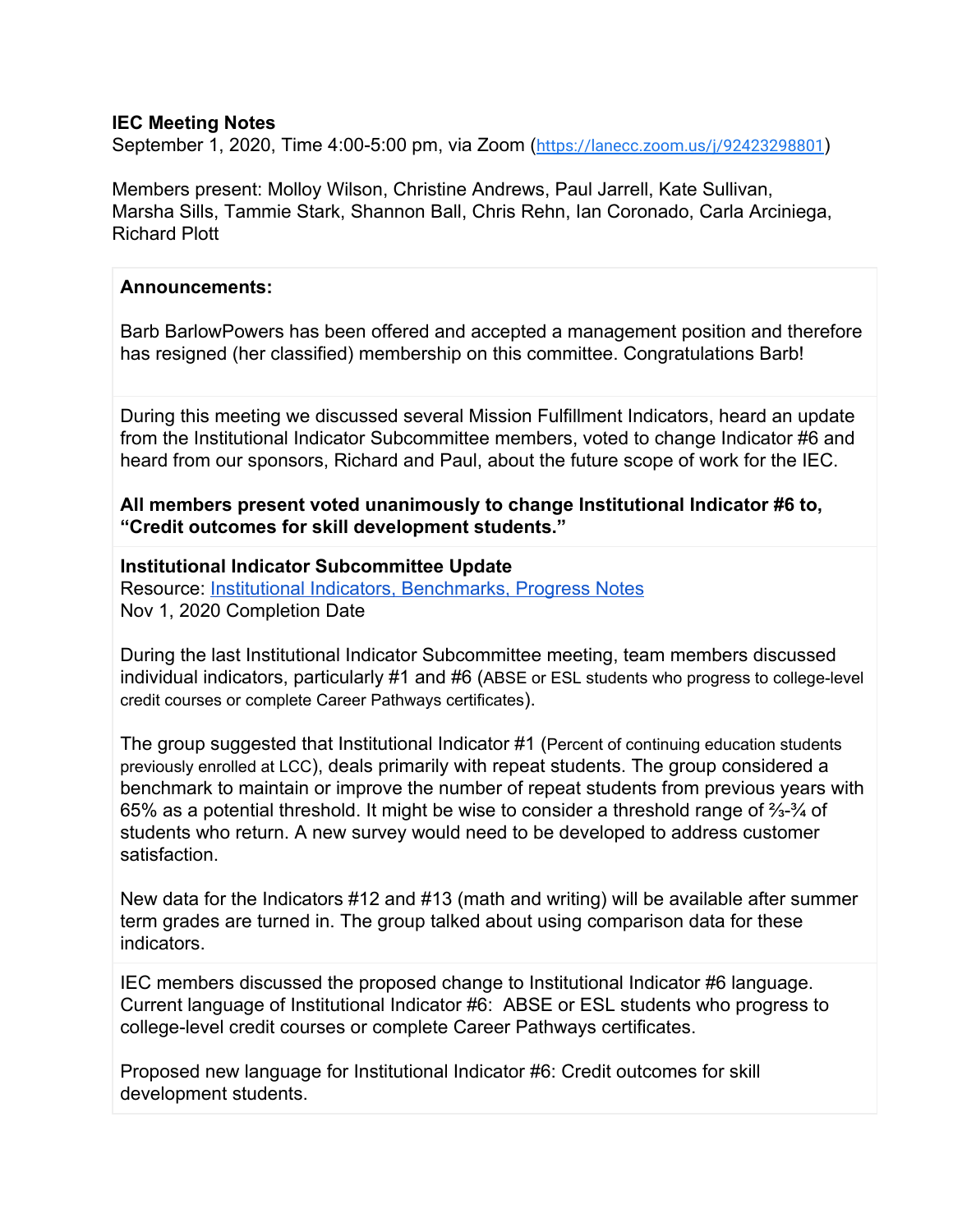Rationale for change: Metric language (and operalization) should be adjusted to focus on success of skill development students once they take credit classes, and not about a rate of transition to credit classes. The main reasons for this are:

1) Not all ABSE and ESL students have credit work as a goal, and we can't reliably identify which students have that goal.

2) Often there is no clearly defined finishing point for skill development work, and many students do not make a simple/linear transition from skill development to credit work.

We discussed the difficulty of measuring successful transitions. We decided that in the future, we may measure transitions as well. **This would be an important step because one of the Strategic Directions is increasing the successful transition of students from noncredit to credit courses**. Also, it's difficult to meet workforce development needs without successful transitions to credit classes. We potentially could use the one year attainment rate in IPEDS, looking at skill development at any level (including back and forth between levels) using FTE equivalency. We all agreed that we should revisit this topic in the future.

### **All members present voted unanimously to change Institutional Indicator #6 to, "Credit outcomes for skill development students."**

# **Guidance from our sponsors on scope of work** (Richard, Paul)

As we move forward toward a post-pandemic learning environment we must face job market changes, bolster evidence-based decision-making and ensure that this committee is involved in the process. It may require new structures to help us better support students and make changes and decisions with ample stakeholder input. The draft vision laid out by Richard and Paul included the IEC potentially acting as a commission rather than a committee with a broad umbrella merging several workflows and areas. Integrated areas may include assessment and accreditation, business process improvement and risk management, data governance (cybersecurity), program effectiveness, program review, strategy and planning. Some examples of business process improvement include automating and streamlining paper-based procedures such as the admissions application; Customer Relationship Management; and software to integrate assessment of student learning, program review, planning and curriculum management. The goal is to improve areas that have a large impact on the College.

These changes would elevate the role of the IEC and that role would potentially include helping define "institutional effectiveness," evaluating the effectiveness of the institution and helping the College become more effective. Institutional effectiveness is more than simply granting degrees to students. The proposed changes would help minimize overlap